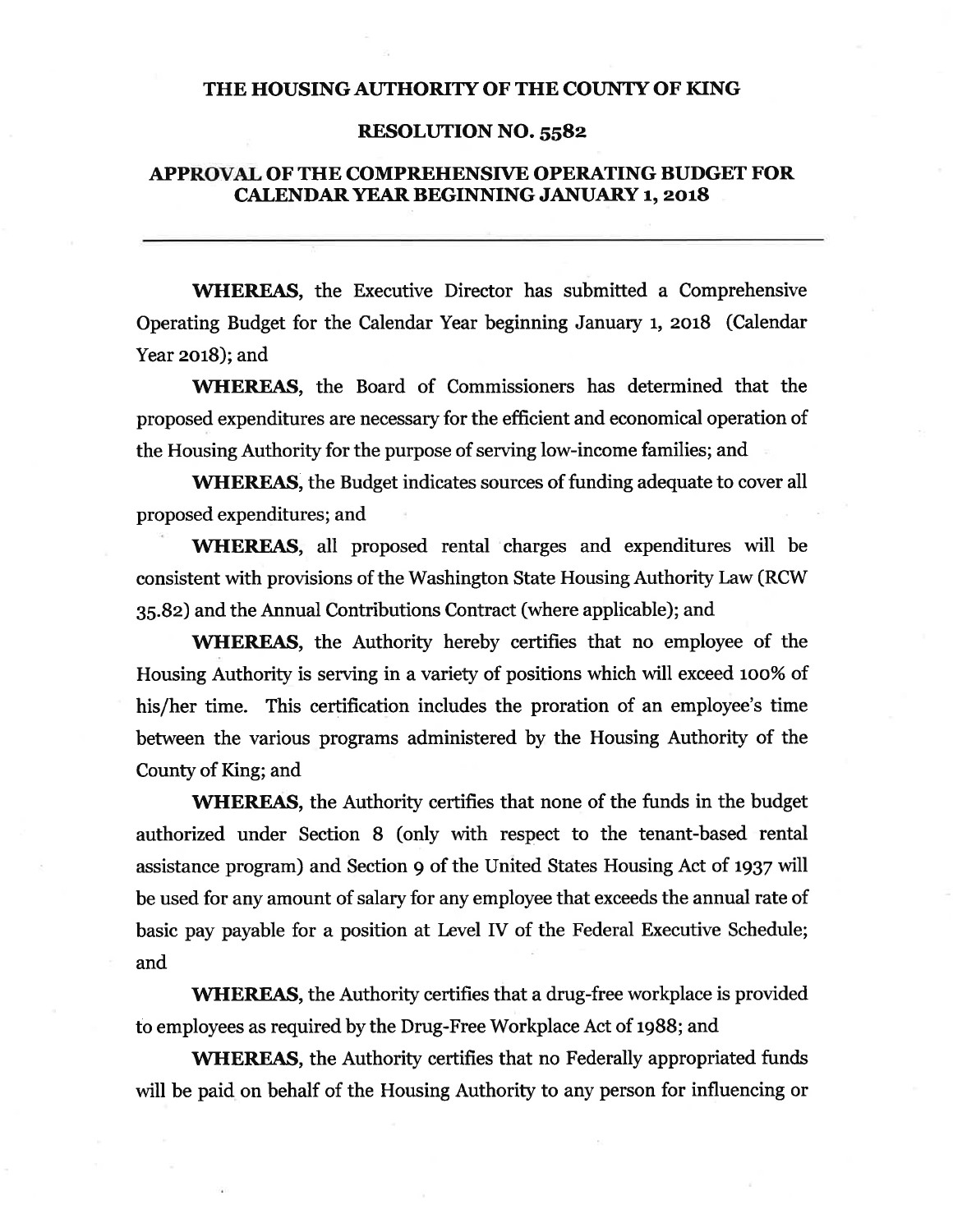Resolution No. 5582 Comprehensive Capital and Operating Budgets December 18, 2017 KCHA Board Meeting Page 2 of 3

attempting to influence an officer or employee of any agency, a Member of Congress in connection with the awarding of any Federal contract, the making of any Federal grant, the making of any Federal loan, the entering into of any cooperative agreement and the extension, continuation, renewal, amendment or modification of any Federal contract, grant, loan or cooperative agreement; and

# NOW THEREFORE, BE IT RESOLVED, BY THE BOARD OF **COMMISSIONERS OF THE HOUSING AUTHORITY OF THE COUNTY** OF KING, THAT:

SECTION 1: The following expenditures are hereby authorized for the Calendar Year beginning January 1, 2018:

|                                        |               | <b>Other Uses</b> |               |
|----------------------------------------|---------------|-------------------|---------------|
|                                        | Total         | of Working        |               |
| <b>Fund Groups</b>                     | Expenditures  | Capital           | Total         |
| Public Housing, KCHA-owned             | \$11,847,999  | \$13,331,319      | \$25,179,318  |
| Public Housing, other ownership        | 13,760,939    | 6,290,836         | 20,051,775    |
| Other Federal housing, KCHA-owned      | 2,290,739     | 2,151,823         | 4,442,562     |
| Other Federal housing, other ownership | 17,115,577    | 12,692,280        | 29,807,857    |
| Section 8 program                      | 165,397,771   | 0                 | 165,397,771   |
| MTW program                            | 9,585,301     | 279,371           | 9,864,672     |
| Local housing, KCHA-owned              | 39,209,369    | 53,492,835        | 92,702,204    |
| Local housing, other ownership         | 948,995       | 251,594           | 1,200,589     |
| Tax credit properties                  | (8,226,470)   | 80,819,295        | 72,592,825    |
| Development program                    | 722,447       | 31,040,545        | 31,762,992    |
| Other funds                            | 8,023,850     | 6,610,167         | 14,634,017    |
| <b>Central Services</b>                | 18,722,220    | 4,838,176         | 23,560,396    |
| Total 2018 Expenditures                | \$279,398,737 | \$211,798,241     | \$491,196,978 |

**SECTION 2:** The Detail of Budgeted Revenues and Expenses as found in Exhibit A are hereby incorporated into this resolution.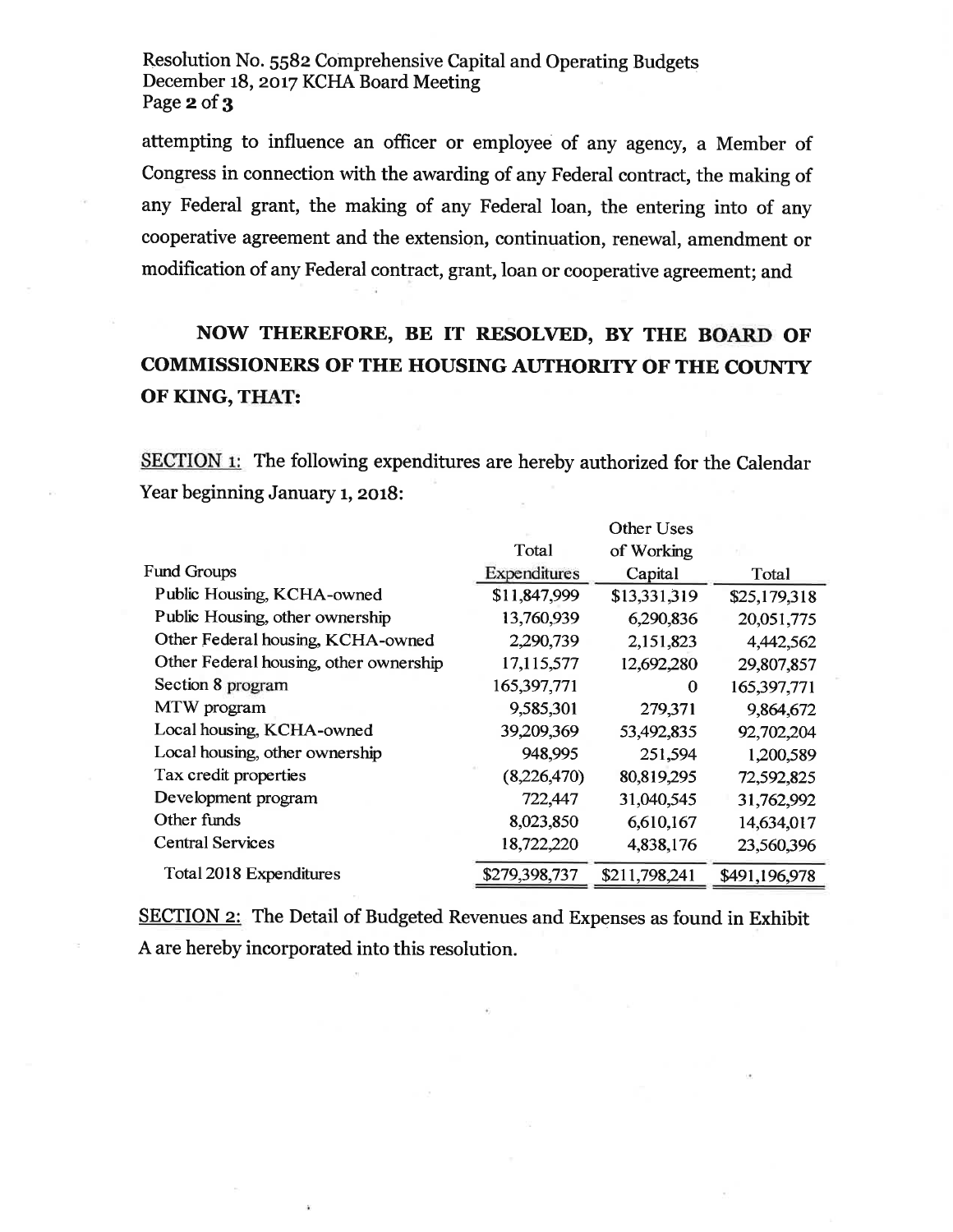Resolution No. 5582 Comprehensive Capital and Operating Budgets December 18, 2017 KCHA Board Meeting Page 3 of 3

ADOPTED AT A REGULAR MEETING OF THE BOARD OF **COMMISSIONERS OF THE HOUSING AUTHORITY OF THE COUNTY** OF KING THE 18TH DAY OF DECEMBER, 2017

> THE HOUSING AUTHORITY OF **THE COUNTY OF KING, WASHINGTON**

Doug Barnes, Chair **Board of Commissioners** 

Stephen J. Norman Secretary-Treasurer